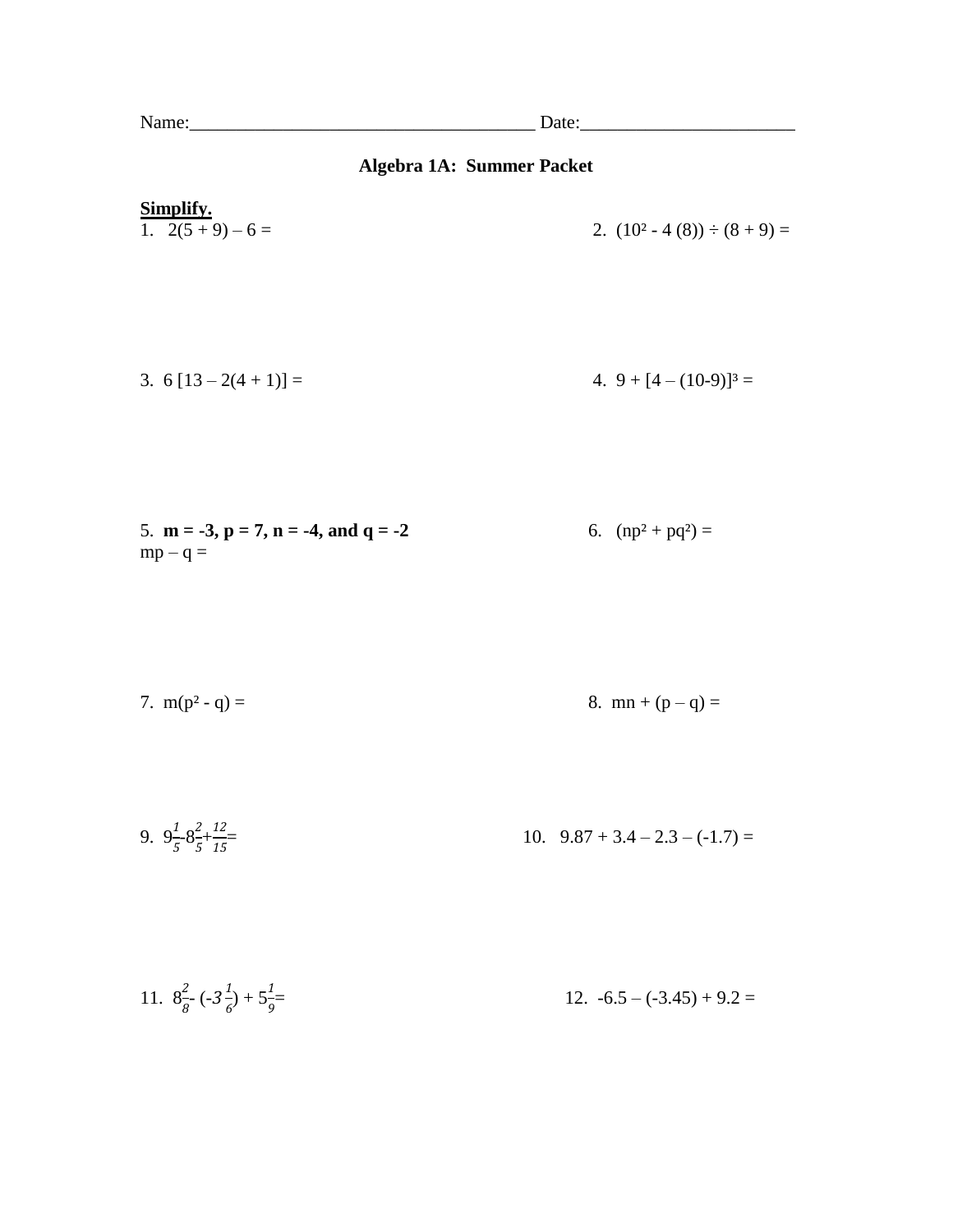13. 
$$
\frac{7}{8}(3\frac{4}{5}) + \frac{1}{8} =
$$
  
14.  $3\frac{1}{4} \div 1\frac{1}{2} + 3\frac{3}{5} =$ 

15. 
$$
9.87 \div 3. - 15.7 =
$$
 16.  $-3.4 + 9.3$   $(-3.2) =$ 

17. 
$$
3\frac{1}{3}(2\frac{4}{5}) - 4 + 5\frac{2}{9} =
$$
 18.  $-19 + 34(-12) \div -2 =$ 

19. 
$$
2\frac{1}{4} \div -\frac{12}{18} + 5\frac{1}{3} =
$$
 20.  $-83 - (-32)(-2) + -12 =$ 

**Combine the like terms.**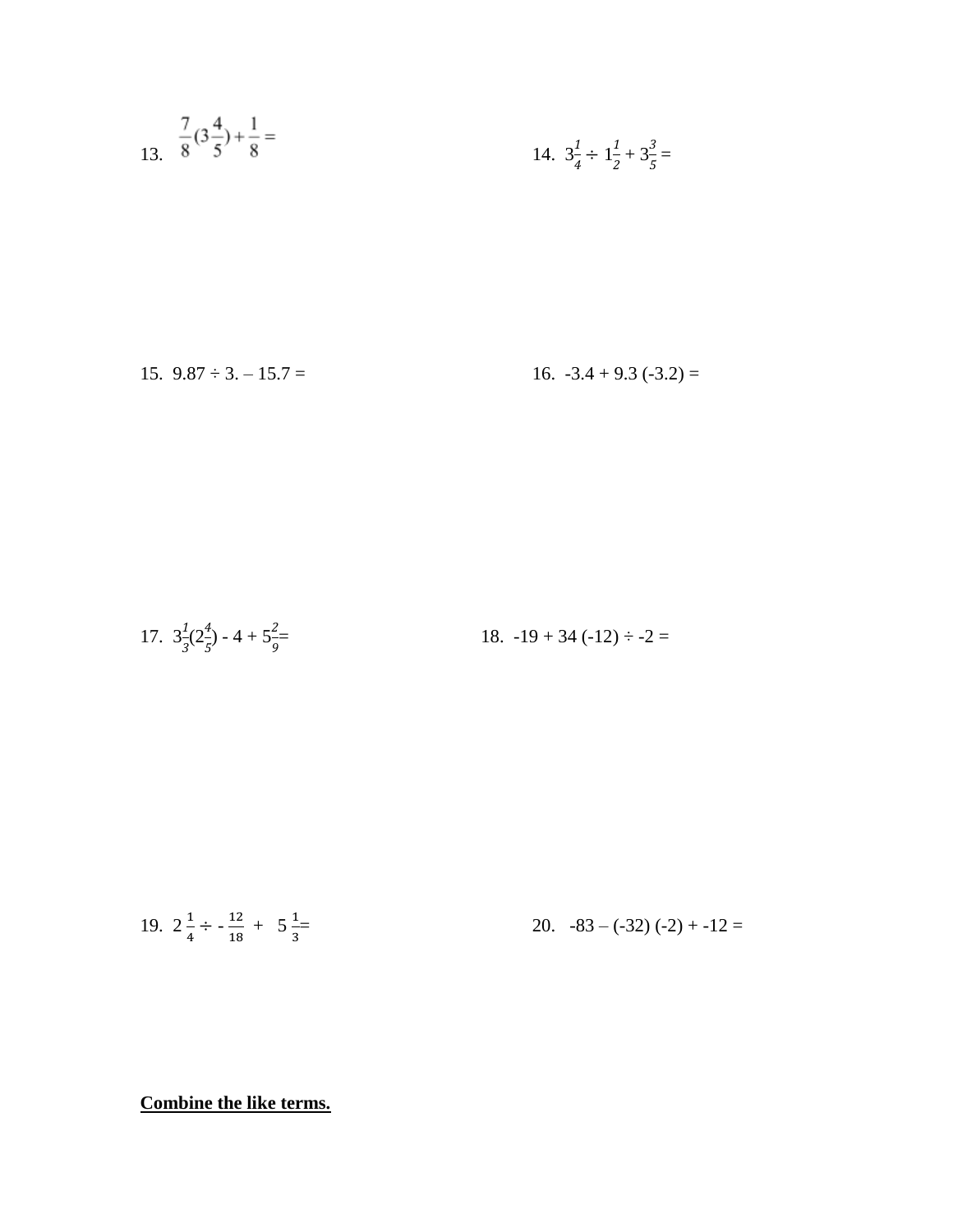21. 
$$
-3x - 4 - 2x + 9 = 22
$$
.  $-9(x + 3) - 4x = 2$ 

23. 
$$
-6y - 8y - (-14) + 5y = 24. -4(3x - 2y) - 12 + 5y = 24
$$

25. 
$$
9x - 2x - 4(x + 9) =
$$
  
26.  $9 + -3x - 8(x - 3x) =$ 

## **Solve each one step equation, check your work. Round to nearest TENTH if needed.** 27.  $-9 - x = -25$  28.  $3x = -35.8$

29.  $-8.7 - y = -23.9$  30.  $x + 23.6 = -93.45$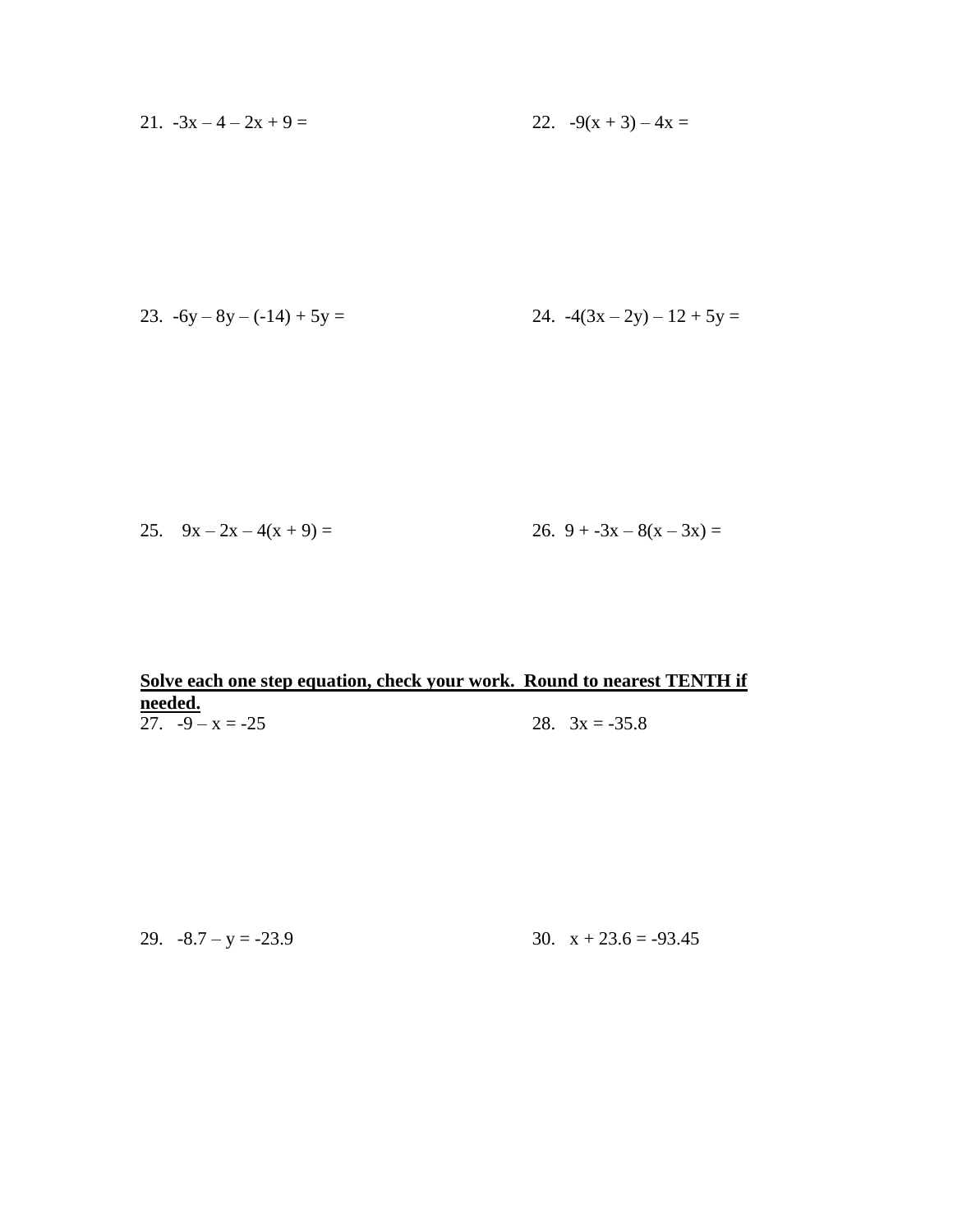31. 
$$
-9x = -81
$$
  $\frac{x}{32} = -32$ 

$$
\frac{x}{12} = -72
$$
 34. -21.8x = -342

35. 
$$
\frac{5}{9}x = -25
$$
 36.  $\frac{x}{\frac{2}{5}} = -\frac{8}{14}$ 

**Solve each one step inequality and GRAPH. Round to nearest TENTH if needed.**  $37. \quad 8x \le -24$  38.  $x - 1.3 > -33.5$ 

 $39. -7x ≥ -49$  40.  $x + -12 < -322$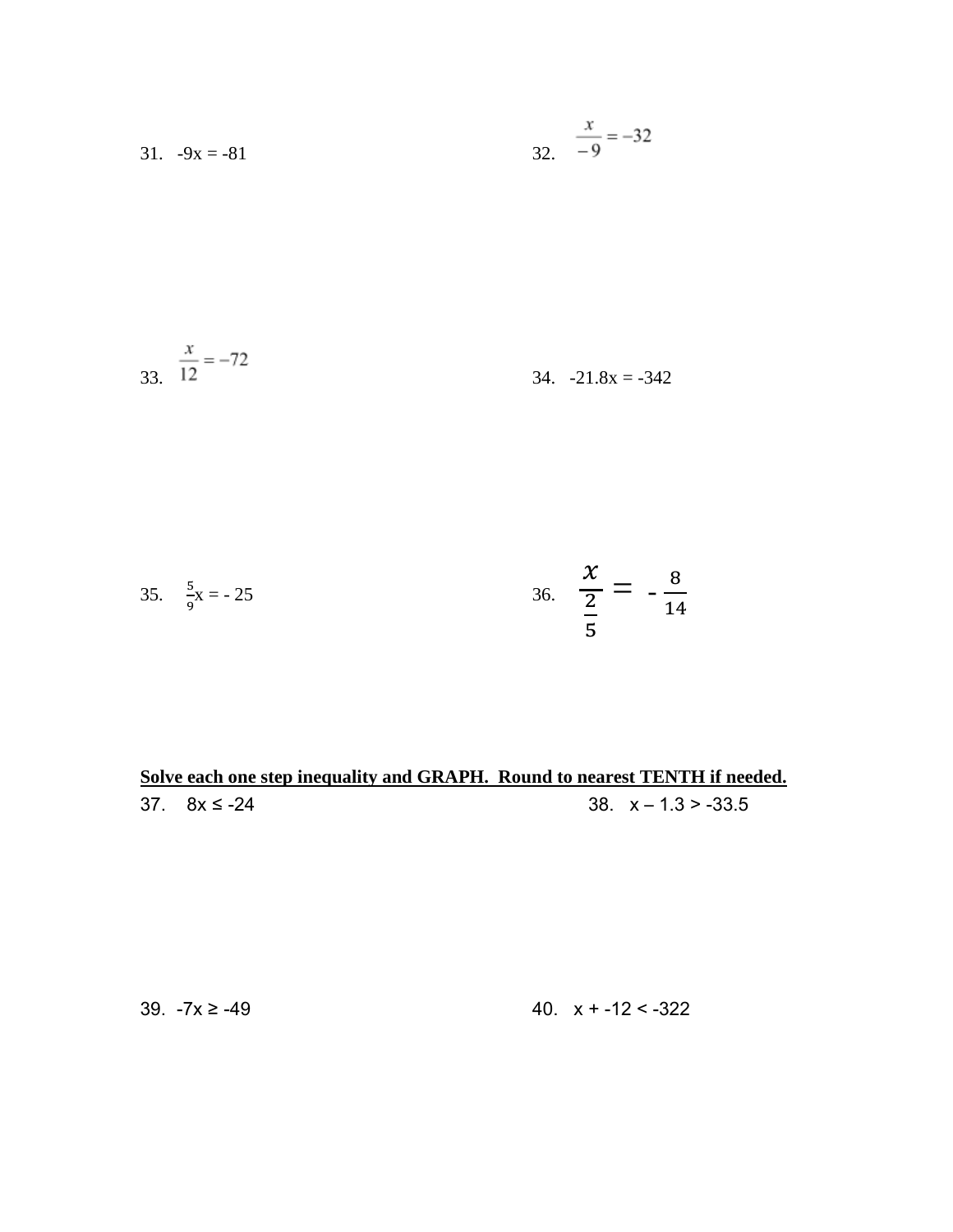41. 
$$
-4x \le -3.4
$$
 42.  $\frac{x}{-9} \ge -8.3$ 

$$
43. -9.8 - x \le -2.34
$$

| Solve each proportion. |                         |
|------------------------|-------------------------|
| $8 - 3$                | 8 <sup>1</sup><br>$-12$ |
| 45. 12 $x$             | 46 $x = 30$             |

| $x+5$ 8  |  | $z-6$ 7              |  |
|----------|--|----------------------|--|
| 47. 10 9 |  | ---<br>48. $5 \t 12$ |  |

## **Solve each word problem.**

49. Paul, Steve, Robin, and Ryan all play different instruments. Their instruments are guitar, bass guitar, piano, and drums. Robins' instrument is not a string instrument. Paul does not play bass guitar or piano. Ryan's instrument has only four strings. Which instrument does each play?

50. Find three consecutive integers EVEN integers whose sum is 180.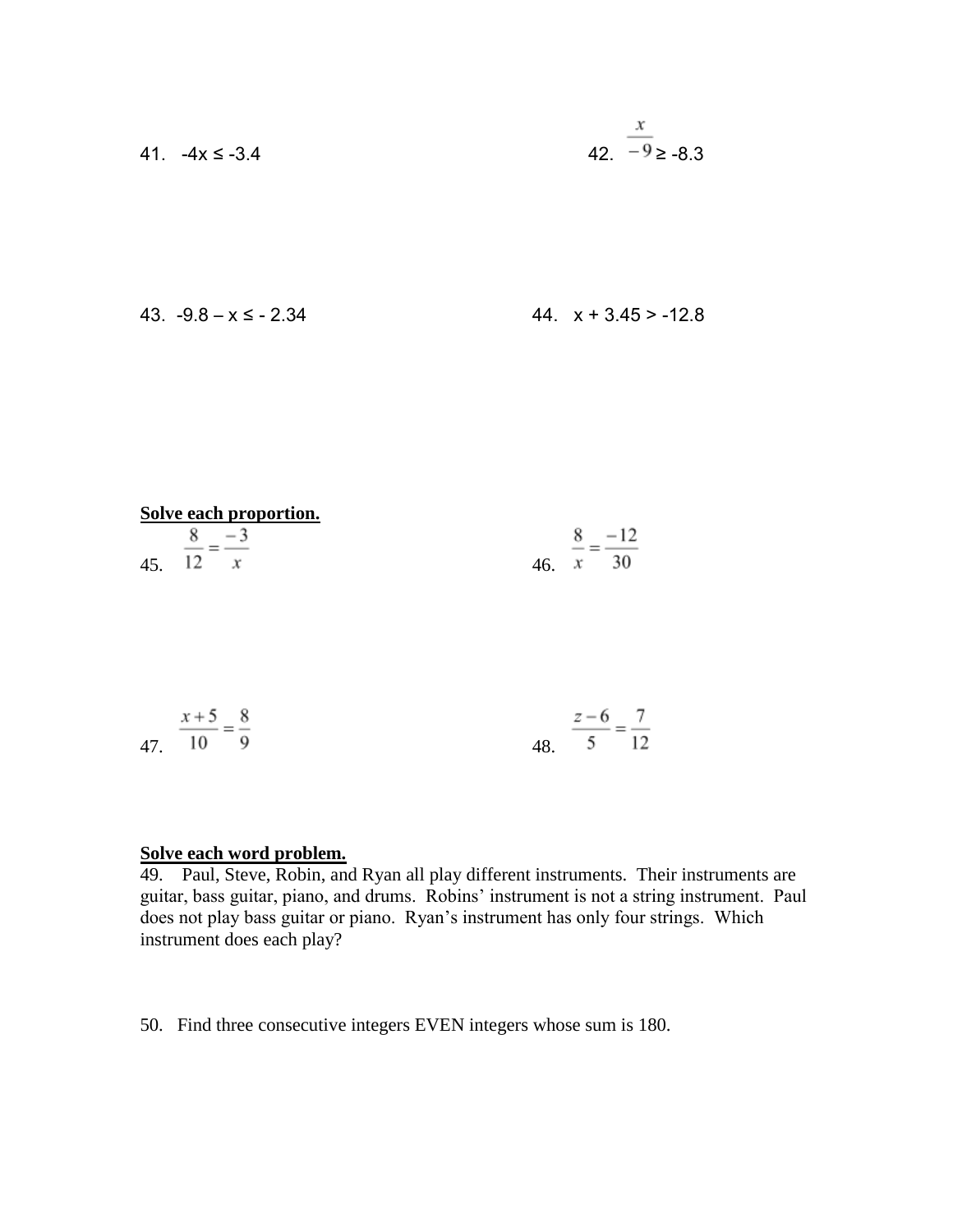51. This week Lera withdrew \$150 from her checking account She wrote a check for \$275, made a deposit of \$200, and then wrote another check for \$75. She now has \$185 in her account. How much did Lera have in her account at the beginning of the week?

52. Troy is writing a book of short stories. It is his goal to write one short story this month, two short stories next month, three short stories the following month and so on for 13 months. How many stories will he have written at the end of sixteen months?

53. Find the volume and surface area:

- a. rectangular prism: length=  $12 \text{ ft}$  width =  $8 \text{ ft}$  height=  $5.3 \text{ ft}$
- b. triangular prism: base of triangle= 3.4 in height of triangle: 4.6 in height of shape: 15.4 in.
- c. cylinder: diameter =  $17$  meters height =  $19$  m

54. Tim organized a film festival showing five movies. The running times, in minutes, were 97, 123, 115, 147, and 108. What is the mean, median, range, and mode of the data?

**Find the slope of the two points.**

55. (-3, 5) and (-8, -11) 56. (-4, 5) and (-12, 7)

57. (-3, -5) and (-8, 13) 58. (-11, 17) and (-12, -8)